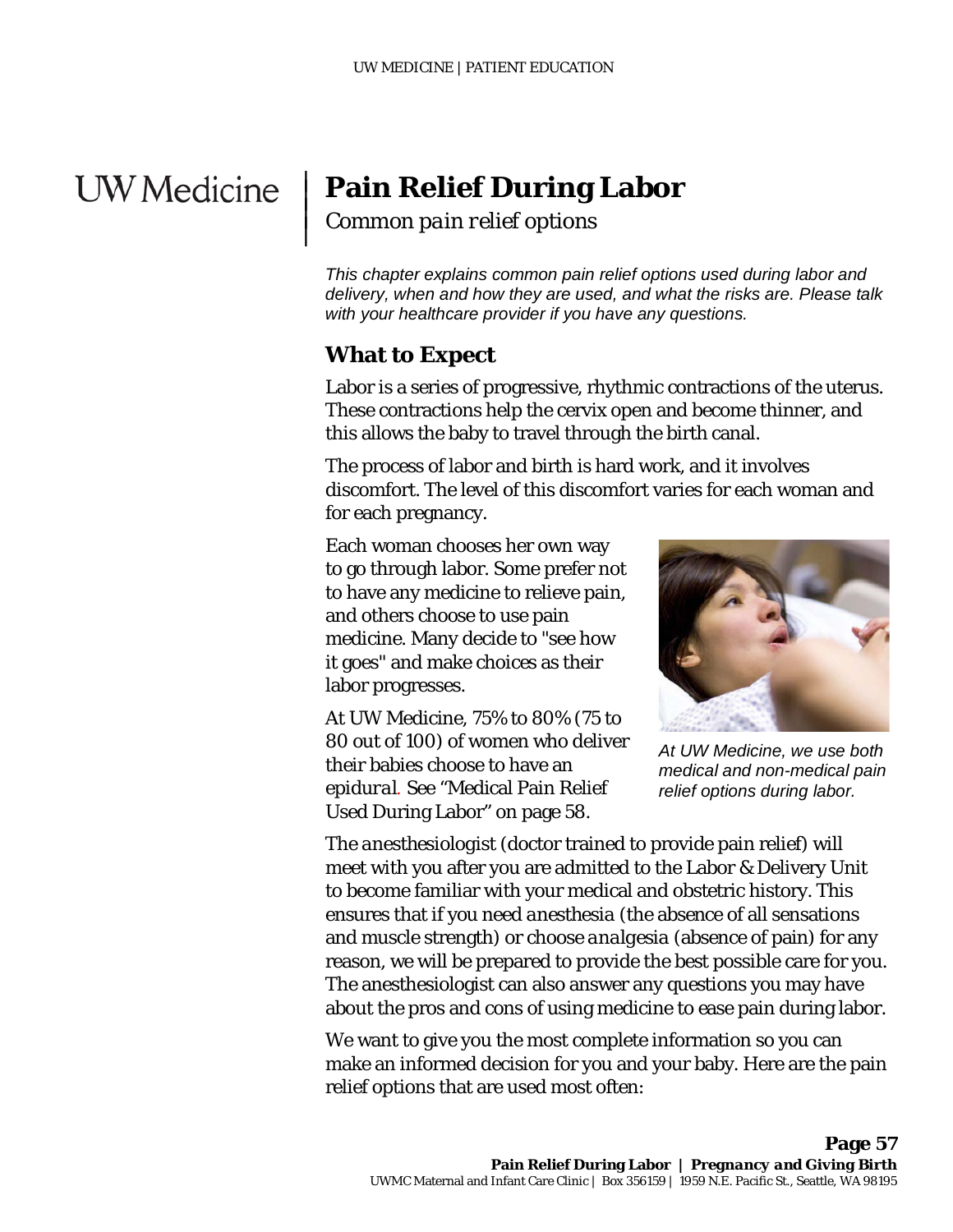

*An anesthesiologist will meet with you when you are admitted to Labor & Delivery.*

## **Non-Medical Pain Relief**

Many non-medical techniques can help ease discomfort in labor:

- Relaxation and breathing techniques.
- Having family and friends with you.
- Other comfort measures you have learned from classes, books, or videos. Some of these resources are available through our childbirth education programs.

Please see the chapters "Planning Ahead" and "Comfort Measures During Labor" in this book for more information.

#### **Features in Your Suite**

Your Labor & Delivery has many features to help with your comfort during labor. These may include:

- Whirlpool tub for soaking (at some locations)
- Birth ball
- Rocking chair
- Bed that converts into different positions

Your nurse will help you stay as comfortable as possible by helping you use these features during your labor.

## **Medical Pain Relief Used During Labor**

An epidural is a way of delivering pain medicine into a space in the lower part of your back. The medicine goes in through a *catheter*  (flexible tube). It is used to reduce or take away pain during labor and delivery. The anesthesiologist will put your epidural in place.

The epidurals we suggest most often are *combined spinalepidurals* (CSEs). A CSE provides faster and better pain relief with lower doses of medicine than an epidural alone.

In a CSE, the first dose of pain medicine is injected directly into the *cerebral spinal fluid.* Then the epidural catheter is placed. The anesthesiologist will decide whether to give you an epidural or a CSE.

With an epidural or CSE in place, you should not feel pain. You will still feel pressure and tightening in your belly from your contractions, and you will have the urge to push.

 $\_$  ,  $\_$  ,  $\_$  ,  $\_$  ,  $\_$  ,  $\_$  ,  $\_$  ,  $\_$  ,  $\_$  ,  $\_$  ,  $\_$  ,  $\_$  ,  $\_$  ,  $\_$  ,  $\_$  ,  $\_$  ,  $\_$  ,  $\_$  ,  $\_$  ,  $\_$  ,  $\_$  ,  $\_$  ,  $\_$  ,  $\_$  ,  $\_$  ,  $\_$  ,  $\_$  ,  $\_$  ,  $\_$  ,  $\_$  ,  $\_$  ,  $\_$  ,  $\_$  ,  $\_$  ,  $\_$  ,  $\_$  ,  $\_$  ,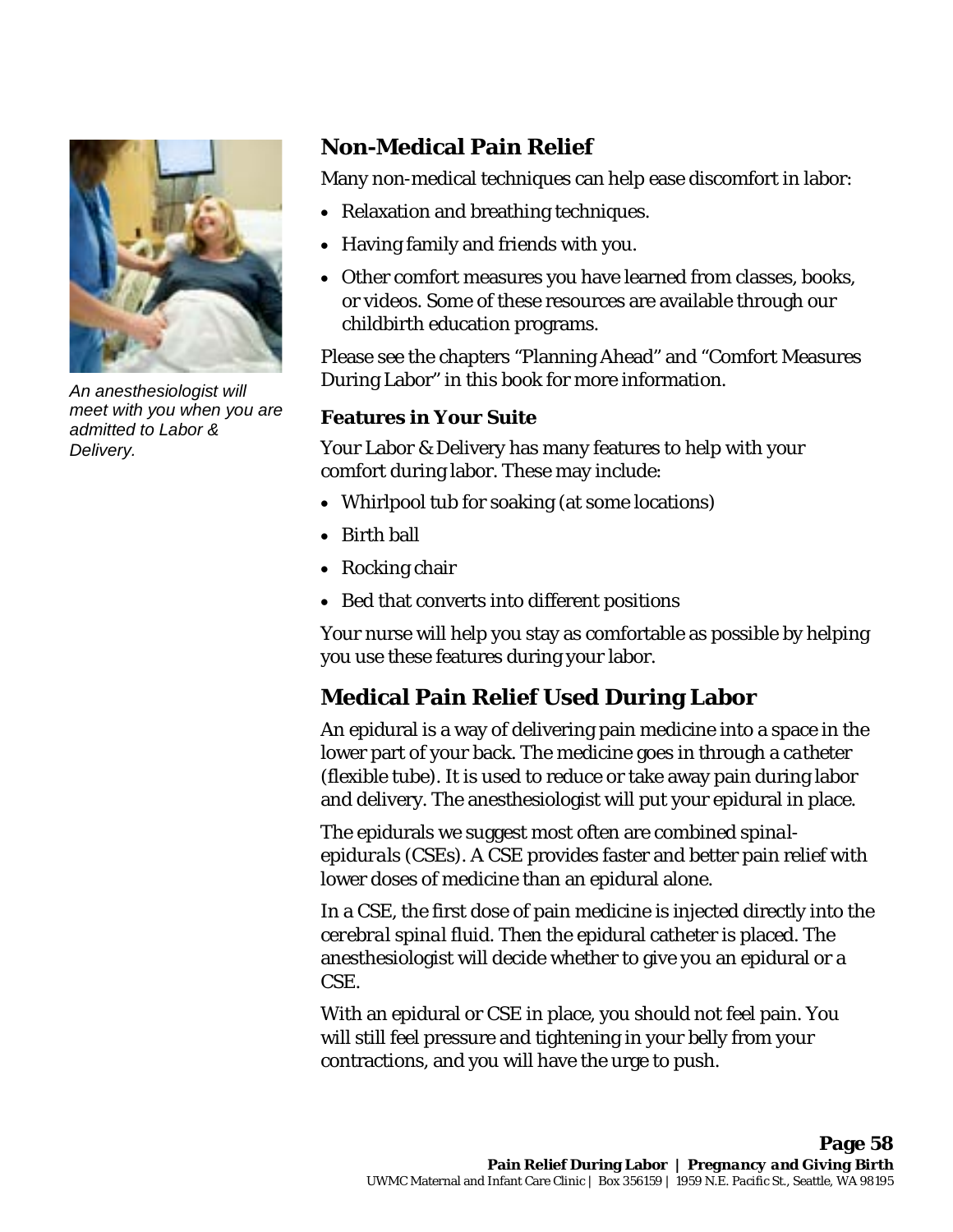

*A PCEA allows you to control the amount of pain medicine you receive during your labor and delivery.*

### **How do I manage my pain relief?**

You will manage your pain relief and control the amount of pain medicine you receive by pressing a button that is connected to a *patient-controlled epidural analgesia* (PCEA). The PCEA delivers a constant small amount of pain medicine. Pressing the button delivers more medicine when you feel you need it. This allows you to control the amount of pain medicine you are receiving throughout your labor and delivery.

## **When can the epidural be placed?**

An epidural can be placed early in the course of active labor. There is no need or advantage in waiting for your cervix to be dilated. You can ask for an epidural at any point in active labor, whenever you choose to have pain relief. Your nurse will confirm that you are in active labor.

## **How is the epidural placed?**

Your anesthesiologist will explain all the steps and will talk with you throughout the entire procedure so you know what to expect.

- **Positioning:** First, we will help you get into a comfortable position. The preferred positions are sitting with your back slouched or lying on your side.
- **Cleaning and numbing your back:** We will clean the lower part of your back with a special antiseptic solution, and cover it with a large clear drape. Then, the area where the epidural will be placed will be numbed with a small injection of local anesthetic.
- **Epidural placement:** Between your contractions, your anesthesiologist will inject pain medicine into your epidural space. Then the epidural catheter will be placed. This catheter will be taped onto your back so that it will stay in place when you move around. The catheter will be connected to the PCEA.

Your nurse will remove your epidural catheter after your baby is born.

## **Common Questions about Epidurals**

 $\_$  ,  $\_$  ,  $\_$  ,  $\_$  ,  $\_$  ,  $\_$  ,  $\_$  ,  $\_$  ,  $\_$  ,  $\_$  ,  $\_$  ,  $\_$  ,  $\_$  ,  $\_$  ,  $\_$  ,  $\_$  ,  $\_$  ,  $\_$  ,  $\_$  ,  $\_$  ,  $\_$  ,  $\_$  ,  $\_$  ,  $\_$  ,  $\_$  ,  $\_$  ,  $\_$  ,  $\_$  ,  $\_$  ,  $\_$  ,  $\_$  ,  $\_$  ,  $\_$  ,  $\_$  ,  $\_$  ,  $\_$  ,  $\_$  ,

#### **Will an epidural affect the course of my labor and delivery?**

No. The epidurals and CSEs used today are very low-dose. They do not affect how your labor and delivery progress, even if they are placed very early in labor.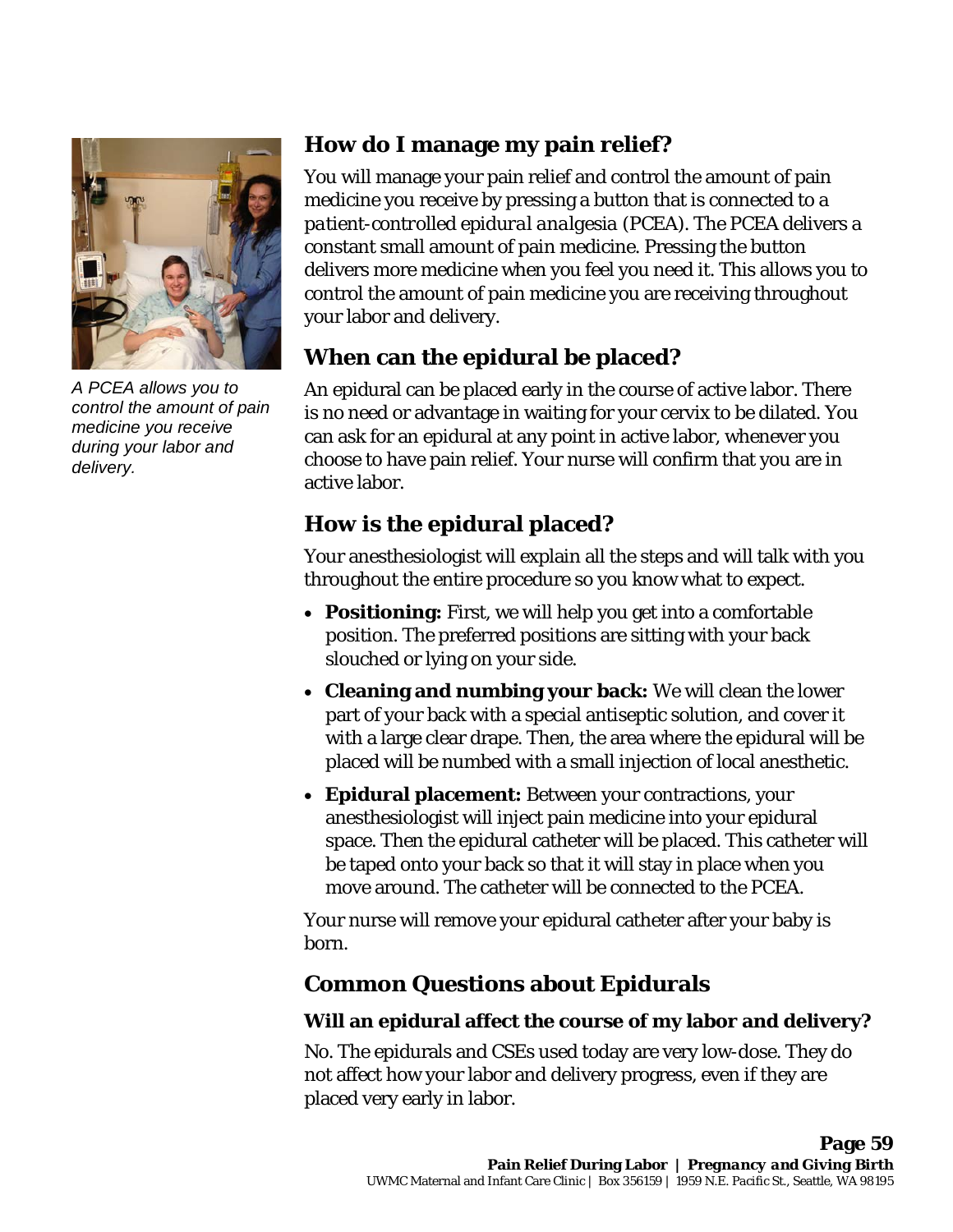#### **Will an epidural affect my baby?**

No. The very small amount of medicine you receive through your epidural does not go to your baby and will not affect your baby's health. But, if your blood pressure drops after the epidural is placed, your baby's heart rate may slow down.

We will check your blood pressure often. If needed, we can give you medicine to raise it. Raising your blood pressure will also raise your baby's heart rate.

#### **Will I be able to breastfeed my baby?**

Yes. Your epidural will not affect *lactation* (milk production) or your ability to breastfeed.

#### **Are epidurals painful?**

Most women say the pain from placing the epidural is much less than the pain of having the *intravenous* (IV) line placed, and much less than the pain of their contractions. The numbing medicine (*local anesthesia*) you will receive before the epidural is placed will reduce the pain you might feel.

#### **How long does the effect of an epidural last?**

Pain relief from the epidural will last as long as you use the PCEA. Once you stop using the PCEA, the effect of the medicine will wear off in 2 to 3 hours. It should be all gone in 4 hours.

#### **What are some reasons for NOT having an epidural?**

Most women have no problems with an epidural. But, do **not** have an epidural if you have a severe infection or a blood-clotting disorder.

#### **Will I need to see the anesthesiologist before my epidural?**

Yes. When you arrive at the hospital in labor, you will see the anesthesiologist. You will be able to ask questions, and the anesthesiologist will ask you some questions, too.

 $\_$  ,  $\_$  ,  $\_$  ,  $\_$  ,  $\_$  ,  $\_$  ,  $\_$  ,  $\_$  ,  $\_$  ,  $\_$  ,  $\_$  ,  $\_$  ,  $\_$  ,  $\_$  ,  $\_$  ,  $\_$  ,  $\_$  ,  $\_$  ,  $\_$  ,  $\_$  ,  $\_$  ,  $\_$  ,  $\_$  ,  $\_$  ,  $\_$  ,  $\_$  ,  $\_$  ,  $\_$  ,  $\_$  ,  $\_$  ,  $\_$  ,  $\_$  ,  $\_$  ,  $\_$  ,  $\_$  ,  $\_$  ,  $\_$  ,

#### **What type of pain medicine is used for a Cesarean birth?**

Most Cesarean births are done using a *spinal* (a single dose of medicine placed into the spinal fluid), a CSE, or the epidural that you may have received for pain relief during labor*.* Rarely, a mother's or baby's medical condition means the mother needs *general anesthesia*. This means you will be asleep during your Cesarean birth.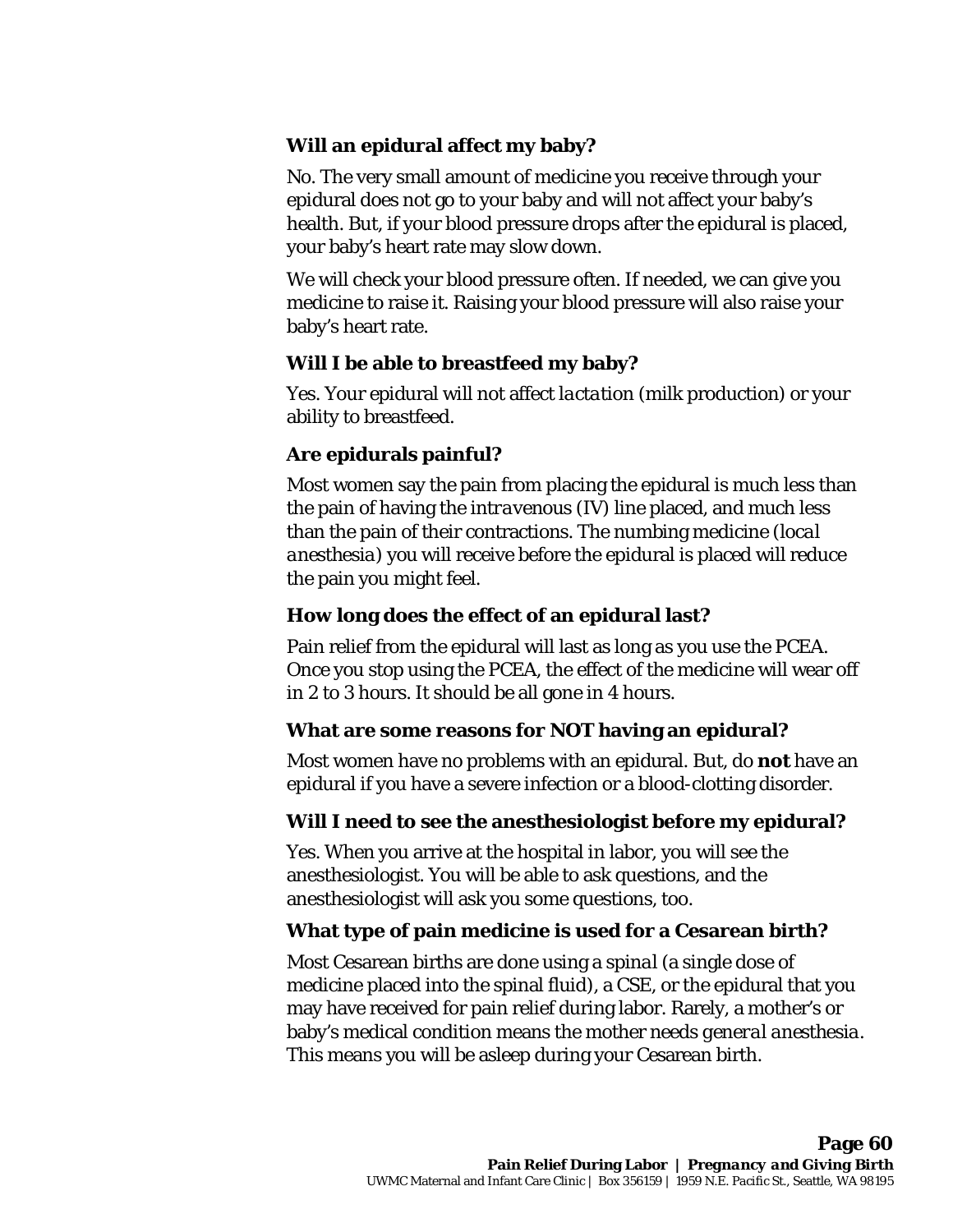#### **Are there other options for pain relief if an epidural cannot be placed?**

If you cannot have an epidural because of an infection or bloodclotting disorder, the anesthesiologist will suggest these options:

- **Nitrous oxide (Entonox).** You will breathe through a mask that delivers 50% nitrous oxide and 50% oxygen. This provides some pain relief to about half of the women who have tried it. Common side effects with nitrous oxide are nausea and vomiting. Nitrous oxide should not be given for longer than 2 hours.
- **Intravenous (IV)** *remifentanil* **with patient-controlled analgesia (PCA).** Remifentanil is a short-acting *opioid* medicine that provides some pain relief to most women. Remifentanil crosses the placenta, so your baby may receive some of the drug. The pediatricians will be told that you received remifentanil so your baby can be monitored if needed after birth. If you choose this option, you will give yourself the drug by pressing a button that is connected to the PCA. This lets you manage your pain relief and control how much of the drug you receive.

Epidurals are very safe. They also work better than other pain relief options. We do not advise nitrous oxide or IV PCA remifentanil, unless you cannot have an epidural.

## **What are the risks of having an epidural, CSE, or spinal?**

#### **More Common Risks**

- Your blood pressure may drop a little. We will check it often. If needed, we can give you medicine that will raise it.
- You might feel some itching, mostly in the upper part of your body, caused by the pain medicine. This is not an allergy. Many women have itching from the medicine in the epidural. It is harmless and easy to treat if it bothers you.
- Not all epidurals work perfectly every time. Sometimes we decide to replace the epidural catheter if an area remains "patchy" with insufficient or incomplete pain relief.
- Sometimes women have trouble passing urine after they have had an epidural. If this happens, urine can be drained through a *catheter* (flexible tube). The catheter can be placed when needed, and can be left in place until it is no longer needed.

 $\_$  ,  $\_$  ,  $\_$  ,  $\_$  ,  $\_$  ,  $\_$  ,  $\_$  ,  $\_$  ,  $\_$  ,  $\_$  ,  $\_$  ,  $\_$  ,  $\_$  ,  $\_$  ,  $\_$  ,  $\_$  ,  $\_$  ,  $\_$  ,  $\_$  ,  $\_$  ,  $\_$  ,  $\_$  ,  $\_$  ,  $\_$  ,  $\_$  ,  $\_$  ,  $\_$  ,  $\_$  ,  $\_$  ,  $\_$  ,  $\_$  ,  $\_$  ,  $\_$  ,  $\_$  ,  $\_$  ,  $\_$  ,  $\_$  ,